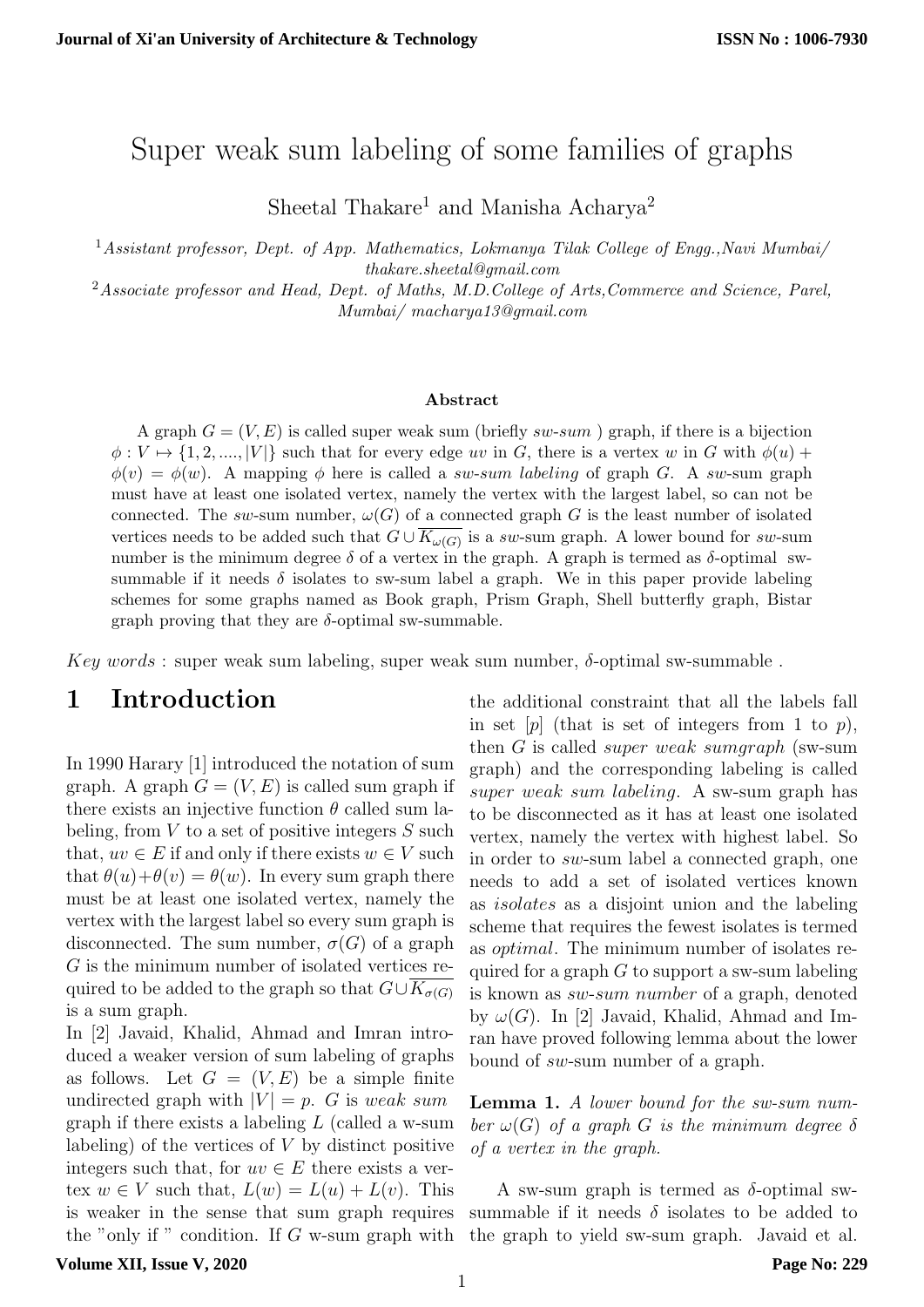#### **Journal of Xi'an University of Architecture & Technology**

[2] have also shown that families of graphs like paths, cycles, wheels, complete graph, complete multipartite graphs so in perticular star graphs are  $\delta$ -optimal superweak summable.

We in this paper will explore some more families of graphs which are  $\delta$ -optimal sw-summable and also provide corresponding optimal labeling for them.

# 2 Super weak sum labeling of Book graph  $B_n, n \geq 2$

The *Book graph*  $(B_n)$  is a cartesian product of star and single edge that is  $S_n \times P_2$  [3], [9]. It may be also pictured as  $n$  quadilaterals sharing a common edge known as spine or base or edge of the book. The graph has  $2n + 2$  vertices and its  $\delta$  is 2.

For our convenience we refer to the vertices in the following way: The two vertices consisting spine of book graph are named  $v_1$ ,  $v_2$  and remaining two vertices of each page are adressed as  $p_1^i$  and  $p_2^i$  where *i* denote the page number,  $1 \leq i \leq n$ such that  $p_1^i$  is adjacent to  $v_1$  and  $p_2^i$  is adjacent to  $v_2$ .

**Theorem 1.**  $B_n$  is 2-optimal sw-summable, for  $n \geq 2$  that is  $\omega(B_n) = 2$ .

*Proof.* As  $\omega(B_n) \geq 2$  ( by lemma 1), it just needs to develope a sw-sum labeling of Book graph with 2 isolates. Begin the labeling for  $B_n$  by labeling the spine vertex  $v_1 = 1$ . Label the vertices as  $p_2^i = i + 1, 1 \leq i \leq n$ , thus  $p_2^1$  will get the label 2 and  $p_2^n$  will get the label  $n + 1$ . Now assign  $v_2 = n + 2$  and  $p_1^i = 2n + 3 - i, 1 \le i \le n$  that is  $p_1^n$  will get the label  $n+3$  and so on  $p_1^1$  will be labeled as  $2n + 2$ , which is the maximum label. This vertex  $p_1^1$  is adjacent to two vertices  $v_1$ and  $p_2^1$  with labels 1 and 2 respectively. So we require two isolates namely  $2n+3$ ,  $2n+4$  to witeness these two edges. For all edges independent of spine verices, sum of their end vertices is  $2n + 4$ . Further it is easy to see that all edges incident on spine vertices are witnessed by the labeling and maximum label is  $2n + 4$  including two isolates. Thus we are through.  $\Box$ 

Fig. 1 and Fig. 2 show a labeling for  $B_4$  and  $B_7$  respectively.



Figure 1: A 2-optimal sw-sum labeling for Book graph  $B_4$ 



Figure 2: A 2-optimal sw-sum labeling for Book graph  $B_7$ 

# 3 Super weak sum labeling of Prism graph  $D_n, n \geq 3$

The *prism graph*  $D_n, n \geq 3$  is the Cartesian product  $C_n \times K_2$  of the cycle  $C_n$  and the complete graph of order  $2 \; [4], [5], [6]$ .

**Theorem 2.** The Prism graph  $D_n, n \geq 3$  is  $\delta$ optimal sw-summable that is  $\omega(D_n) = 3$ , for all  $n \geq 3$ .

*Proof.* From lemma 1,  $\omega(D_n) \geq 3$ . So next we provide a sw-sum labeling of  $D_n$  with three isolates and get through the proof.

Let  $v_i$  for  $1 \leq i \leq n$  be the vertices on outer cycle of the Prism and  $v'_i$  for  $1 \leq i \leq n$  be the corresponding adjacent vertices on the inner cycle of the Prism  $D_n$ . There are  $2n$  verices. We label them using numbers from the set  $[2n]$  as follows,

$$
v_i = \begin{cases} 2n - i + 1 \text{ for } i \text{ odd, } 1 \le i < n \\ i + 1 \text{ for } i \text{ even, } 1 < i < n \end{cases}
$$
  
where,  $v_n = 2$ 

### **Volume XII, Issue V, 2020**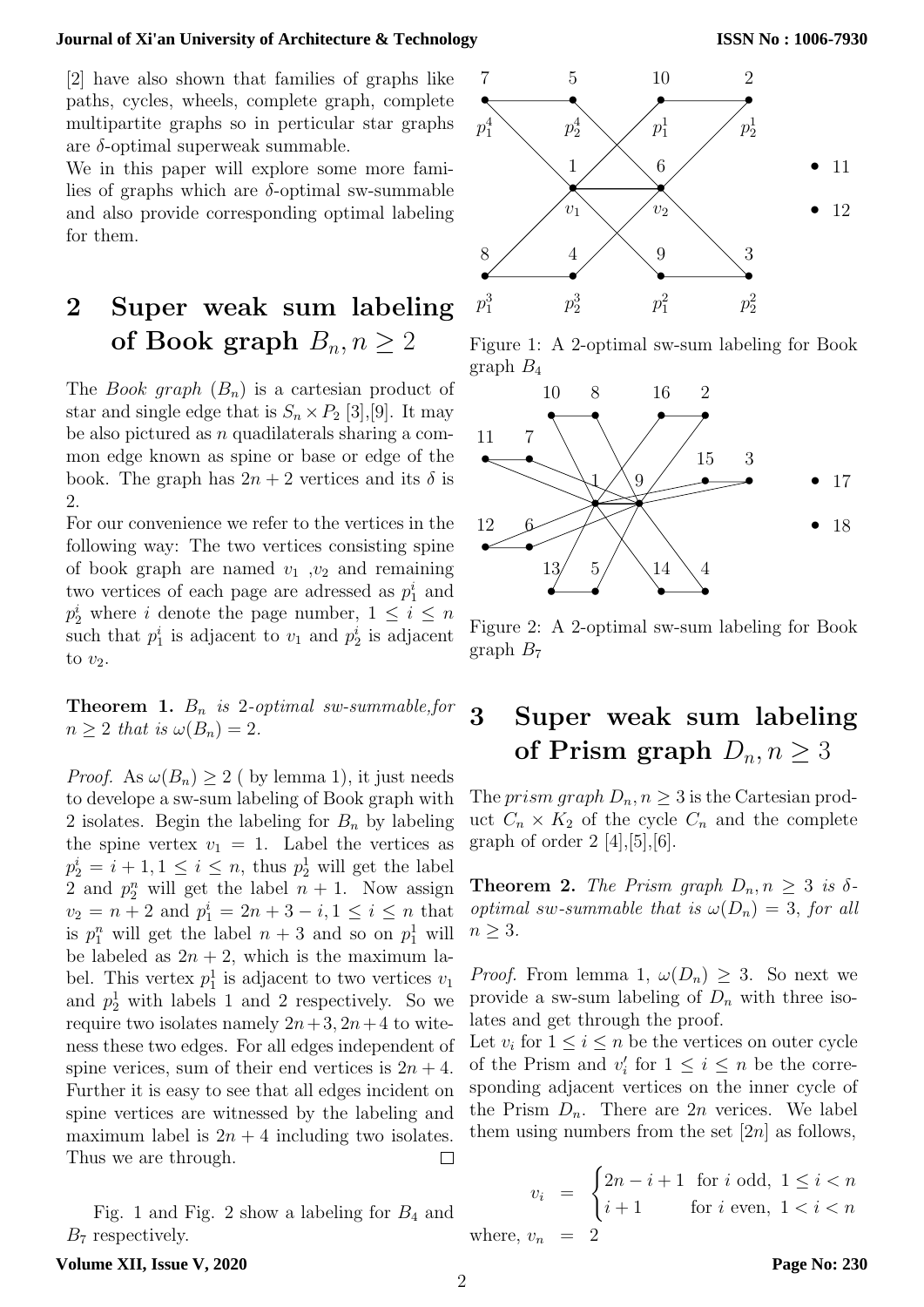### **Journal of Xi'an University of Architecture & Technology**

and

$$
v'_{i} = \begin{cases} i+1 & \text{for } i \text{ odd, } 1 < i \leq n \\ 2n-i+1 & \text{for } i \text{ even, } 1 < i \leq n \end{cases}
$$
\n
$$
\text{with, } v'_{1} = 1
$$

Note here that,  $v_1$  has label  $2n$ , and  $v'_1, v_2, v_n$ , are neighbouring vertices so to witness these edges three sums are required as below,  $v_1 + v_1' =$  $2n+1$ ,  $v_1+v_n = 2n+2$ ,  $v_1+v_2 = 2n+3$ . We need to introduce three isolates with these labels. Next we will show that with this labeling the graph  $D_n \cup \overline{K_3}$  is weak sum graph and we are through. Here we check the sums for remaining pairs of adjacent vertices by considering following five cases,

Case 1. Sum of the labels of every vertex  $v_i, i$  even and its previous vertex in the cycle that is  $v_{i-1}$ 

$$
v_i + v_{i-1} = i + 1 + 2n - (i - 1) + 1
$$
  
= 2n + 3 if 2 \le i < n  
= n + 4 if i = n is even.

Case 2. Sum of the labels of every vertex  $v_i$ , i even and its next vertex in the cycle that is  $v_{i+1}$ ,

$$
v_i + v_{i+1} = i + 1 + 2n - (i + 1) + 1
$$
  
= 2n + 1 if 2 \le i < n - 1  
= n + 2 if i = n - 1 is even.

Case 3. Sum of the labels of every vertex  $v_i$ , i even and its previous vertex in the cycle that is  $v'_{i-1},$ 

$$
v'_{i} + v'_{i-1} = 2n - i + 1 + (i - 1) + 1
$$
  
= 2n + 1 for 2 < i \le n  
= 2n for i = 2.

Case 4. Sum of the labels of every vertex  $v_i$ , i even and its next vertex in the cycle that is  $v'_{i+1}$ ,

$$
v'_{i} + v'_{i+1} = 2n - i + 1 + (i + 1) + 1
$$
  
= 2n + 3 for  $2 \le i < n$ .

If  $i = n$  is even, as next vertex of  $v'_n$  in the cycle is  $v'_1$ , the sum  $v'_n + v'_1 = n + 2$ .

Case 5. Sum of the labels of vertex  $v_i$  and  $v'_i$ ,

 $v_i + v'_i = i + 1 + 2n - i + 1$  $= 2n + 2$  for  $2 \leq i < n$  $= n + 3$  for  $i = n$ .

Thus we can say that  $D_n$  with set of three isolates  $\{2n+1, 2n+2, 2n+3\}$  is a super weak sum graph and hence with reference to lemma 1 we can conclude the result.  $\Box$ 

Figure 3, figure 4 below show a labeling for prism graphs  $D_7$  and  $D_6$ .







Figure 4: sw-sum labeling for  $D_6$ 

# 4 Super weak sum labeling of Shell butterfly Graph

Deb and Limaye have defined a shell graph as a cycle  $C_n$  with  $(n-3)$  chords sharing a common end point called the apex [7]. Jeba Jesintha and Hilda [8] define Shell -butterfly graph as a double shell in which each shell has any order with exactly two pendant edges at the apex.

**Theorem 3.** Shell butterfly graph is  $\delta$ -optimal  $sw\text{-}summable$  that is  $\omega(Shell$  butterfly graph) = 1.

Proof. Let G be a shell butterfly graph of order  $m + n + 3$ . We denote the apex of G as  $v_0$ . Denote the vertices in the path of the right shell of G from bottom to top as  $v_1, v_2, ..., v_m$  and that of the left shell of  $G$  from top to bottom

**Volume XII, Issue V, 2020**